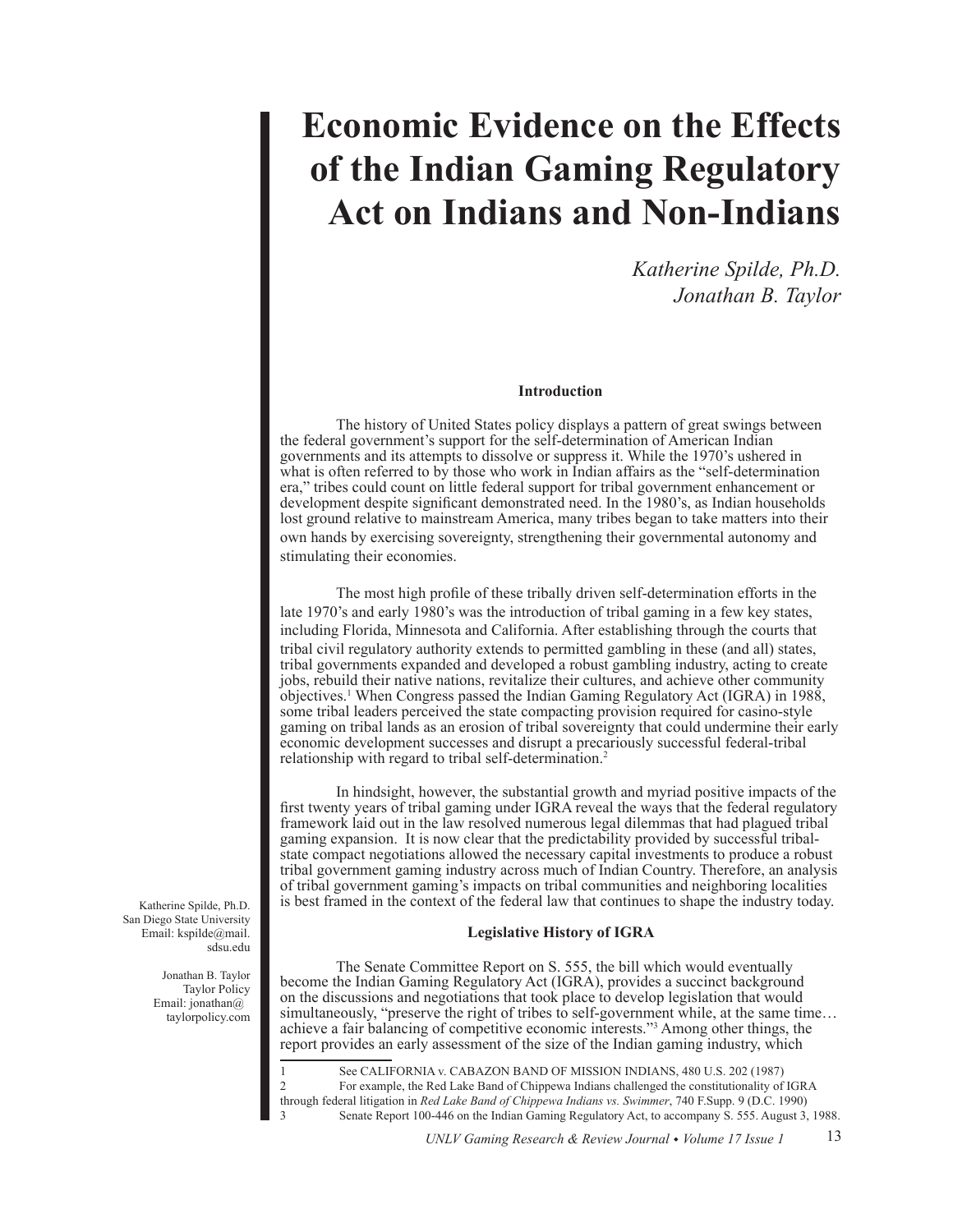numbered at that time over 100 bingo operations earning more than \$100 million in annual revenues.4 The Senate report also highlights the essential and governmental nature of tribal government gaming: "bingo revenues have enabled tribes, like lotteries and other games have done for State and local governments, to provide a wider range of government services to tribal citizens and reservation residents than would otherwise have been possible."5

The legislative history from the U.S. House of Representatives further emphasizes the intent to strengthen tribal self-determination and enhance tribes' ability to provide critical governmental services through gaming revenues. Congressman Oberstar from Minnesota remarked that bingo, "is a very important source of revenue for Indian reservations in our State of Minnesota and in my congressional district where reservations are using the money wisely to invest in health care, education and economic development, the revenue derived from high-stakes bingo."6 Congressman Sikorski, also from Minnesota, reiterated what tribal governments were doing there, stating, "to most reservations it is the very small difference between survival and total dependence on the 'Big White Father'—the federal government. On the reservations, this little money is the difference between a drug rehabilitation program and no program; between the successful child nutrition program and no program; between an alternative school or a senior citizen center and nothing."7

Ten years after the passage of IGRA, the federal government assembled a study commission, the National Gambling Impact Study Commission (NGISC) to "conduct a comprehensive legal and factual study of the social and economic impacts of gambling in the United States."<sup>8</sup> One focus of the study was a "review of existing Federal, State, local and Native American tribal government policies and practices." <sup>9</sup> After two years of research and testimony the NGISC (1999) found that, "the revenues from Indian gambling have had a significant—and generally positive—impact on a number of reservations" (6-14). While these positive impacts were uneven, the NGISC also found that, "for some, Indian gambling provides substantial new revenue for the tribal government. For others, Indian gambling has provided little or no net revenue to the tribal government but has provided jobs for tribal members" (6-15). The NGISC concludes that, "there was no evidence presented to the Commission suggesting any viable approach to economic development across the broad spectrum of Indian country, in the absence of gambling"  $(6-7)$ .

This paper extends the NGISC's analysis in critical directions, including across more dimensions and extending through the next decade to include twenty years of social and economic gains linked to gaming. As in the first decade, tribal government gaming continues to loosen the budget constraints that anemic federal funding and thin tax bases impinge on reservation governments. Tribal gaming continues to be both a consequence of tribal self-determination and a support for it. For example, tribal government gaming revenues directly or indirectly underwrite water quality programs (Sandia Pueblo, White Mountain Apache), economic diversification (Winnebago of Nebraska, Tulalip), public safety (Gila River, San Manuel), drug treatment and dialysis centers (Squaxin Island & Tohono O'Odham), and a host of other investments in American Indian quality of life. And tribal gaming remains a burgeoning sector of the industry. While the recession of 2007-08 saw Indian gaming revenue growth stall, Indian gaming continues to provide essential revenues necessary to insulate tribal communities from significant losses.

This article collects evidence on the economic consequences of tribal government gaming for Indians and non-Indians. It begins with a review of prior empirical research. The subsequent section shows the growth of Indian gaming over time and across geography. The last two sections examine changes in income among Indians living on reservations and among non-Indians nearby, respectively.

- 6 Legislative History-S. 555-Proceedings in the House—9/26/88, p. A204.
- Legislative History—S.555—Proceedings in the House—9/26/88, p. A207.
- 8 National Gambling Impact Study Commission Act, P.L. 104-169.
- 9 P.L. 104-169 Sec. 4 (a)(2)(1)(A).

<sup>4</sup> *Ibid.* p. 2.

<sup>5</sup> *Ibid.*

<sup>14</sup> *UNLV Gaming Research & Review Journal • Volume 17 Issue 1*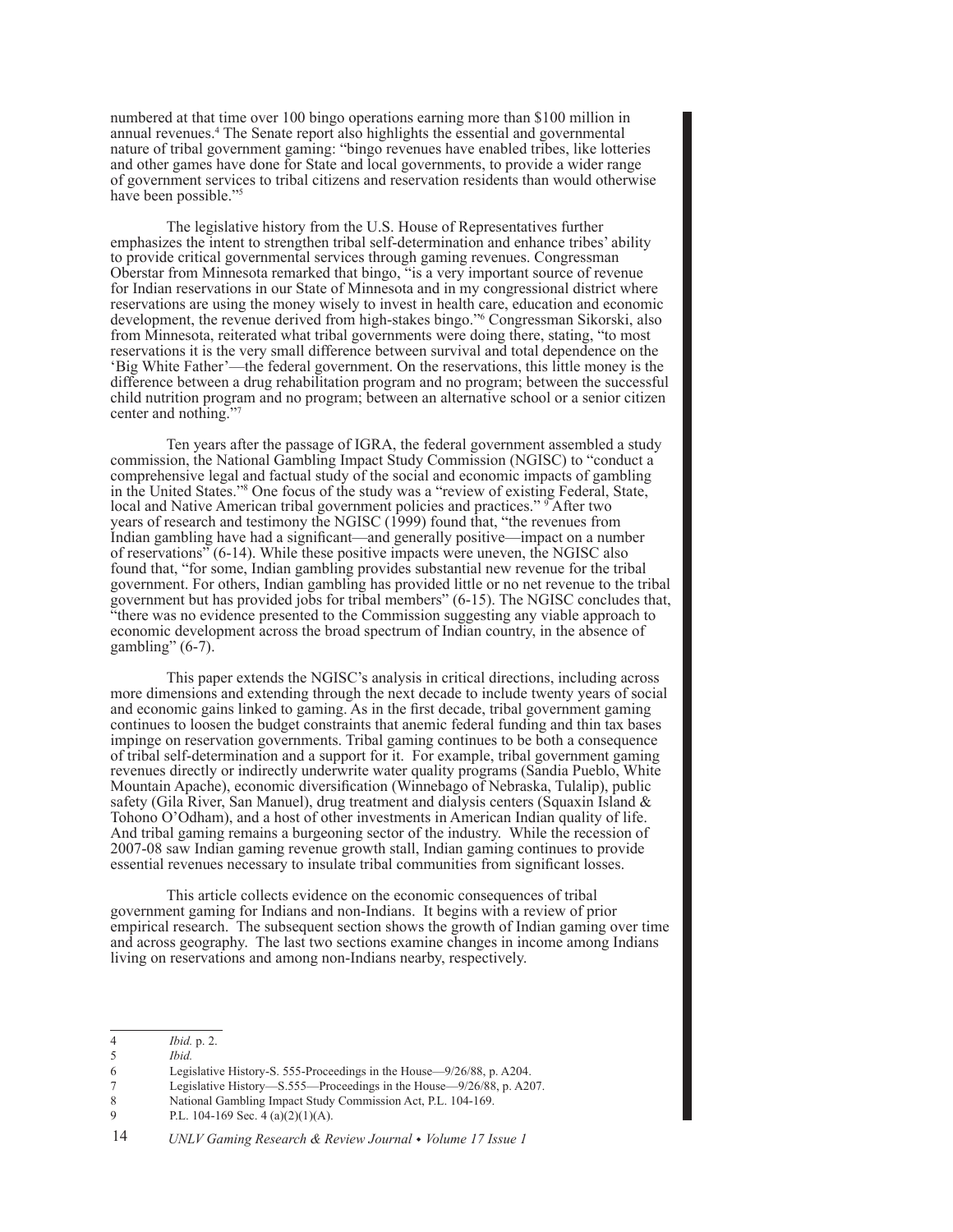# **Prior Empirical Work**

Empirical research on the economic and social effects of casino gambling is developing. There have been numerous casino impact studies marshaled by proponents and opponents of gambling expansion. A meta-analysis of more than 100 studies and articles by Adam Rose concluded:

> Economic theory and the preponderance of evidence indicate that the aggregate direct and indirect impacts of the construction, operation, and taxation of casinos are significantly positive. Broader economic costs relating to such factors as the use of government services and changes in property values are not insignificant, but they do not come close to canceling out the more conventional output, income, and employment gains. Moreover, these broader negative impacts might be offset by some longer-term positive impacts stemming from increased spending of tax revenue on education, infrastructure, and redevelopment (Rose, 1998; 2001)

However, peer-reviewed empirical analyses of casino introductions more generally have been rare. At the end of the nineteen-nineties, William Eadington observed

the methodology to distinguish fully between absolute measures of economic impacts and incremental impacts—in comparison to what would have taken place in the absence of casino authorization—is still in need of considerable refinement (1999, p. 187).

About that time, the National Opinion Research Center (NORC) conducted a statistical examination of casino effects on behalf of the National Gambling Impact Study Commission. That analysis found casino introductions to be associated with lower unemployment; decreased reliance on unemployment insurance and income transfers; and no discernible change in total income, notwithstanding the declines in income from income maintenance and transfer programs (Gerstein, Volberg, Harwood, & Christiansen, 1999). Also at that time, Doug Walker and John Jackson published empirical work linking casinos and economic growth in states from 1991 to 1996 (1998; 1999).

Almost a decade later, Walker noted that "there have been few studies [other than his with Jackson] that have empirically examined the actual growth effects from casino gambling," and he further claimed that his Granger causation test with Jackson was "the only study of its kind to have been published in the peer reviewed economics literature" (Walker, 2007, p. 33). Earl Grinols's *Gambling in America: Costs and Benefits* (2004) took up the question of net economic benefits, but it modeled costs and benefits rather than undertaking an empirical search for them. Recently Walker and Jackson published research examining a longer time horizon (1992 to 2005) and found "no Granger-causal relationship between real casino revenues and real per capita income at the state level," contradicting their earlier finding (2007, p. 593).

If the empirical economic research on the net economic effects of casinos can be characterized as developing, the research on Indian casinos ought to be considered nascent. As will be made clear below, the empirical economic work on the effects specific to Indian casinos is only gradually accumulating; nonetheless, it is interesting in its own right. First, it speaks to changing conditions for the poorest minority identified in the US Census—American Indians living on reservations (Henson, et al., 2008). Second, it highlights the consequences of casinos in a unique institutional context: government ownership. IGRA requires tribal government ownership of Indian casinos, and the *in situ* expenditure of 100% Indian gaming profits contrasts starkly with the normal dispersion of casino profits to shareholders around the globe (notwithstanding typically higher-thanaverage taxes on gambling). Thus, in addition to the usual employment and purchasing consequences, gaming facilities owned by tribal governments bring intensified local government expenditure on social, health, educational, cultural, and environmental programs and on reservation economic diversification. Third, empirical economic work on Indian gaming will help us understand casinos in a particular non-Indian economic context. American Indian reservation economies are incapable of autarky and are generally found in poorer areas of the country, potentially making them local engines of income growth for non-Indians by way of regional exports or import substitution.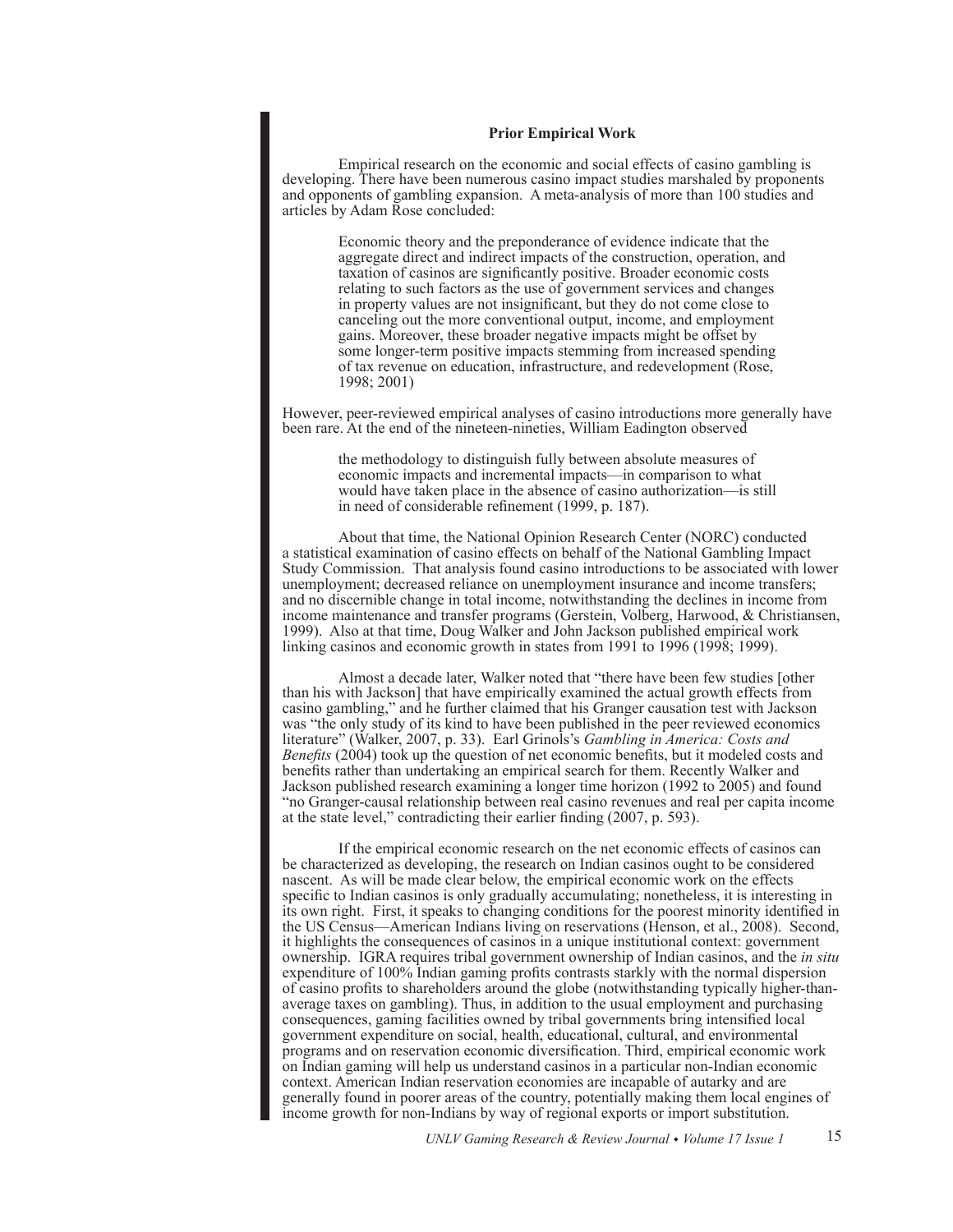#### **Twenty Years after the Indian Gaming Regulatory Act (IGRA)**

While the wide and deep social and economic impacts of tribal government gaming are well known to tribal communities themselves, the data that captures the lived experience of reservation life has been slower to emerge. Data collection faces numerous constraints across Indian Country, not least of which is tribal prerogative not to share data. Rather than review the familiar and broad outlines of tribal government gaming, this paper aims to peer more deeply in a few key areas. Many of the economic aims and impacts of IGRA are widely known, and we have expounded on them (see, e.g., Center for California Native Nations, 2006; Cornell, Kalt, Krepps, & Taylor, 1998; Grant, Spilde, & Taylor, 2004; Marks & Contreras, 2007; Taylor, 2005, 2006, 2007). The aim here is to uncover new insights about tribal government gaming that might appear from the retrospective vantage point of more than twenty years after IGRA's passage. Most everyone knows that the growth of tribal government gaming was superlative over its first two decades, but few appreciate how it ranks with non-Indian gaming or varies in time or across space. We see now that there are policy lessons to draw from its variations. Most everyone knows that tribal government gaming brought new governmental revenue and employment to reservations, but the changes in per capita income do not appear in relief as starkly as one might expect nor does access to regional markets explain as much of the variation as most might presume. Most everyone knows that casinos employ and buy from off the reservation—often heavily so—yet the misperception persists that tribal government gaming drains non-Indian economies and treasuries. The evidence keeps mounting that Indian gaming also benefits non-Indians, but the argument around "who wins" continues on in spite of the facts. Each of the next three sections takes one of these explorations in turn.

# **IGRA and the Growth of Indian Gaming**

In recent years the federal agency that regulates tribal gaming, the National Indian Gaming Commission (NIGC), has regularly released tables and charts reporting the gross gaming revenues of tribal gaming facilities—that is, the total revenues net of prizes paid for every tribal casino and bingo hall across the country. Predictably when these data are released, commentators note the burgeoning tribal sector of America's growing gambling industry. Upon the release of gaming revenue figures representing the first twenty years, which reached \$26 billion in 2007, the NIGC Chairman, Philip N. Hogen noted,

> The continued growth [of Indian gaming revenue] is significant considering recent economic struggles throughout the country…The Indian gaming industry has experienced tremendous growth since the inception of the Indian Gaming Regulatory Act (IGRA) twenty years ago in 1988...(NIGC, 2008b)

The numbers warrant Hogen's accolades of "significant" and "tremendous" (Figure 1). In inflation-adjusted terms, tribal government gaming exploded more than a hundred-fold from \$171 million in 1985 to \$26 billion in 2007, for an average compound growth rate of 26% per year after inflation.<sup>10</sup> As the red dotted line in Fig. 1 indicates, Indian gaming grew rapidly in comparison with the commercial casino sector as well, jumping from two percent of its size in 1988 to more than three quarters in 2007. Back in the opening days of bingo halls at Penobscot, Seminole, Shakopee, and elsewhere, few observers had any inkling that such growth was in store for Indian Country. Yet while the growth of Indian gaming in the first twenty years appropriately deserves its many superlatives, growth was not uniform over time or across space and continues to develop unevenly based on numerous factors.

<sup>10</sup> Unless otherwise noted, all dollar figures are denominated in 2008 dollars, adjusted by the CPI-U for inflation (Bureau of Labor Statistics, 2009).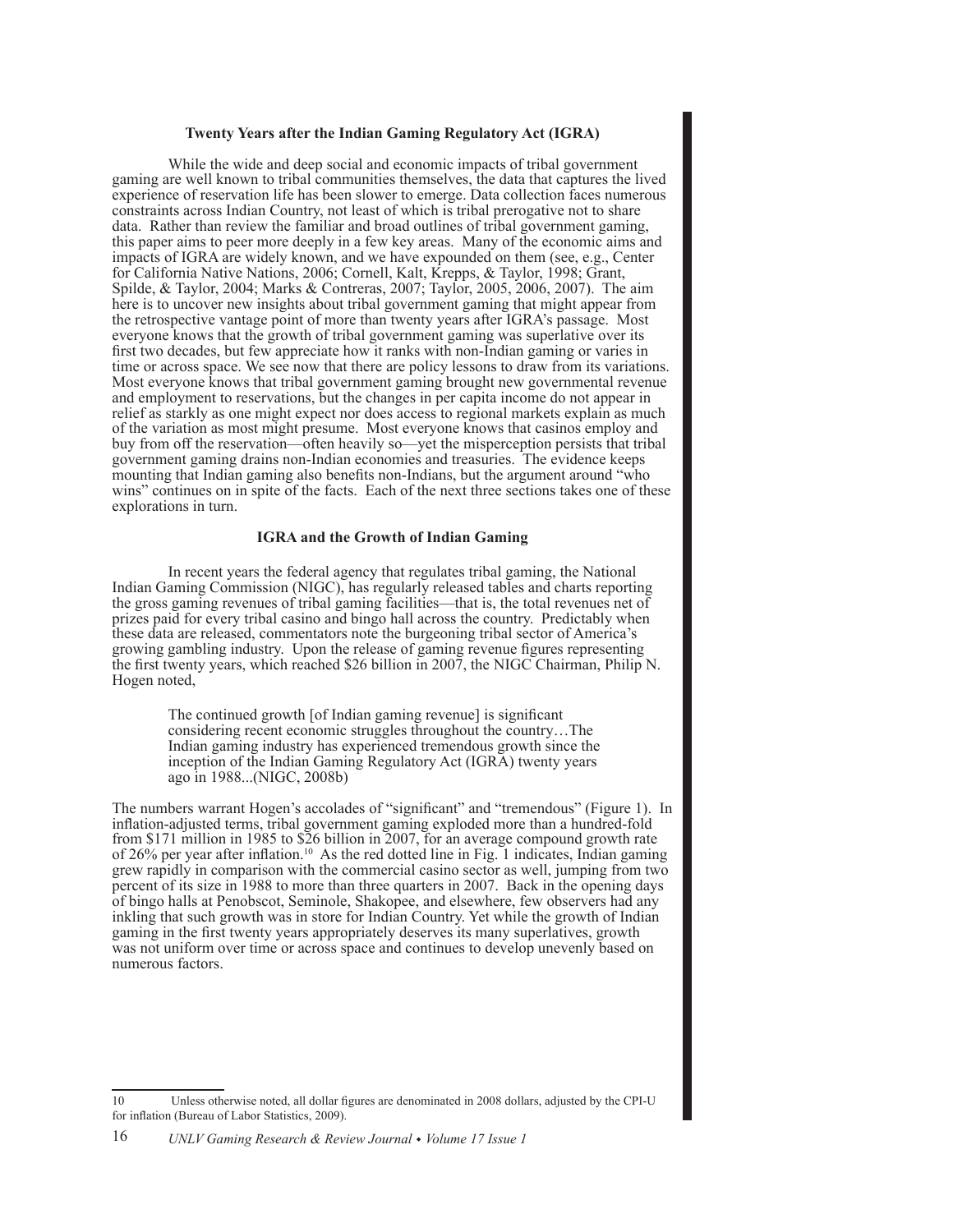

*Figure 1.* Growth in Tribal Gaming Revenue, 1985-2008, in billions of 2008 dollars. (American Gaming Association, 2000, 2008; Christiansen, 1999, 2000; NIGC, 2008a; US GAO, 1997)

# *IGRA and Gaming Revenue Over Time*

To the human eye, the growth of Indian gaming revenue in Figure 1 appears simply "exponential." That it is, but there is more than meets the eye: the exponential growth is not consistently so. When the same data is portrayed on a log scale, wherein the intervals between grid lines change from constant increments (Figure 1) to constant proportions (Figure 2), it becomes clear that the pace of Indian gaming growth had three major phases. On the log scale, steady rates of compound growth in Indian gaming revenue appear as straight lines, and there are three roughly straight-line periods in the graph. Up until 1988, compound annual revenue growth was modest—in the single digits. For the five years beginning in 1988, growth leapt to an average of seventy-nine percent per year (red dotted line in Figure 2). And beginning in 1993, growth cooled substantially to a steady 14% per year over the 1993-2008 period. Virtually no growth took place in the last two of those years: growth was three-tenths of a percent after inflation.



*Figure 2.* Log Scale Growth in Tribal Gaming Revenue, 1985-2008, billions of 2008 dollars

The log scale shows steady compound growth rates as straight lines. Abrupt corners in a graph like Figure 2 beg further examination. That Indian gaming grew quickly in the five years after IGRA probably does not strike knowledgeable participants from that time as news, but the period when that growth took place is striking in retrospect. The Supreme Court decided in favor of tribal regulatory authority for gaming in the *Cabazon* decision in 1987, and IGRA became law in 1988. The coincident uptick in growth points directly to the power of these significant actions to unleash capital flows—of both financial and human capital—to Indian Country. Clearly, the *Cabazon* decision certified to the outside world the civil and regulatory freedoms tribal governments had been asserting all along, but this strong evidence suggests that the passage of IGRA provided a critical framework for opening to doors for significant investment in Indian Country as well.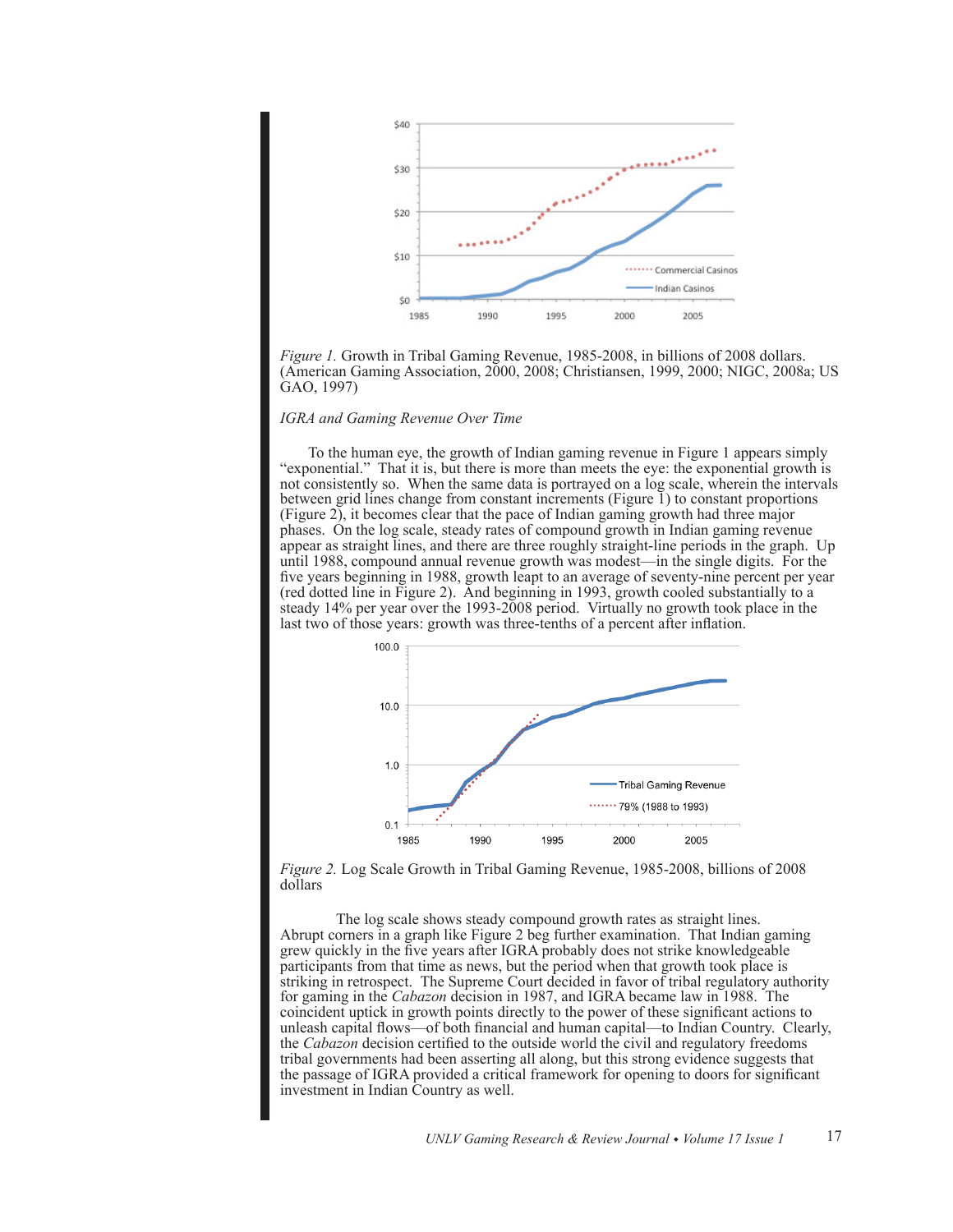Legal and political observers, most importantly tribal leaders and representatives, often (and correctly) note that Congress, through the regulatory structure outlined in IGRA, constrained American Indian powers of self-determination in gaming relative to what was afforded by the courts in the *Cabazon* decision. But in a very real sense IGRA also lifted from tribal government gaming the heavy burdens of political and regulatory uncertainty, in particular the ability for tribal governments to legitimately "opt out" of Johnson Act constraints on electronic gaming devices through the mechanism of signing a tribal-state compact. Of course, the effect of this legal and regulatory clarity with regard to the scope of legal gaming in Indian Country was neither complete nor uniform. For example, gubernatorial recalcitrance held down investment in California for more than a decade after IGRA's passage (see, e.g., Center for California Native Nations, 2006). "Friendly" and unfriendly lawsuits in Washington, New Mexico, and elsewhere were necessary to settle the nature of compacting authority, game types, revenue sharing, and a host of other issues relevant to the tribal government gaming investment climate. The *Seminole* decision, of course, vitiated a central Congressional assumption in the compacting framework that was intended to reflect the retained regulatory authority so clearly articulated in *Cabazon* (see, e.g., Skibine, 1997). Notwithstanding its shortcomings, however, IGRA went far in organizing the process by which state and tribal regulatory claims could be resolved.

Economic evidence presented here suggests that tribal government gaming revenue would have continued at a slower pace of growth under a *Cabazon*-only rubric as it had done under a *Butterworth*-only framework since the legal certainty for offering electronic gaming devices in Indian Country was not resolved by these decisions. Both state governors and members of Congress were up in arms about regulation and competition against non-Indian casinos, who understood that casino-style games offer the highest returns. For how long would tribal governments have suffered slow gaming growth through a more limited scope of legal gaming, and at what loss of net present value for tribal government budgets? Any delay in the arrival of the steep upward slope indicated by the red dotted line in Figure 1 would have carried consequences in the tens of billions of dollars for Indian Country.

It may forever be impossible to disentangle IGRA's various abetting and hindering influences from *Cabazon*'s broad acknowledgment of tribal regulatory authority because the two come so close together in time, but the acceleration in growth visible in Fig. 2 raises the bar for those who lament the state compacting provisions in IGRA. Yes, IGRA constrained the tribal sovereignty that is so essential to American Indian economic development (Harvard Project on American Indian Economic Development, 2008). Yes, IGRA's shortcomings as a framework for accommodating tribal and state interests effectively and efficiently are plainly evident. On the other hand, we assert that five consecutive years' worth of seventy-nine percent compound annual growth provides necessary proof that IGRA made investors—and tribal governments themselves—feel much more secure about directing resources toward Indian gaming development. Indeed, it is IGRA's state compacting provision that created the environment where it made economic sense for electronic gaming machine companies to invest in Class II technologies in order to strengthen tribal governments' negotiating positions. Good institutions of government make investors feel secure by reducing political, legal, and regulatory uncertainty, and IGRA created an environment that clarified tribes' role in the federalist matrix of government-to-government relations in a way that was more than just good enough to get that job done. From a vantage point over twenty years later, it seems obvious that the clarity provided by the *Cabazon* decision alone would not have done as much to attract the much-needed private investment.

The second "corner" of Figure 2 comes in 1993 and presents puzzles in itself and perhaps even challenges the above explanation for the significant uptick in 1988. If IGRA created beneficial investment conditions in 1988, did something make them less attractive after 1993? That year brought with it a new federal administration, and it is conceivable that procedural changes within the Bureau of Indian Affairs (BIA) or another federal agency introduced delays or uncertainties. A more plausible scenario is that in May of 1994—the year growth fell substantially—the state of Connecticut and the Mohegan Tribe of Connecticut signed their tribal-state gaming compact, which among other things extended Mashantucket Pequot's twenty-five percent revenue-sharing terms to a second tribe. Perhaps that compact introduced higher stakes into compact negotiations around the country, thereby introducing uncertainty. On the other hand, that compact extended statewide exclusivity to Mohegan, which would tend to accommodate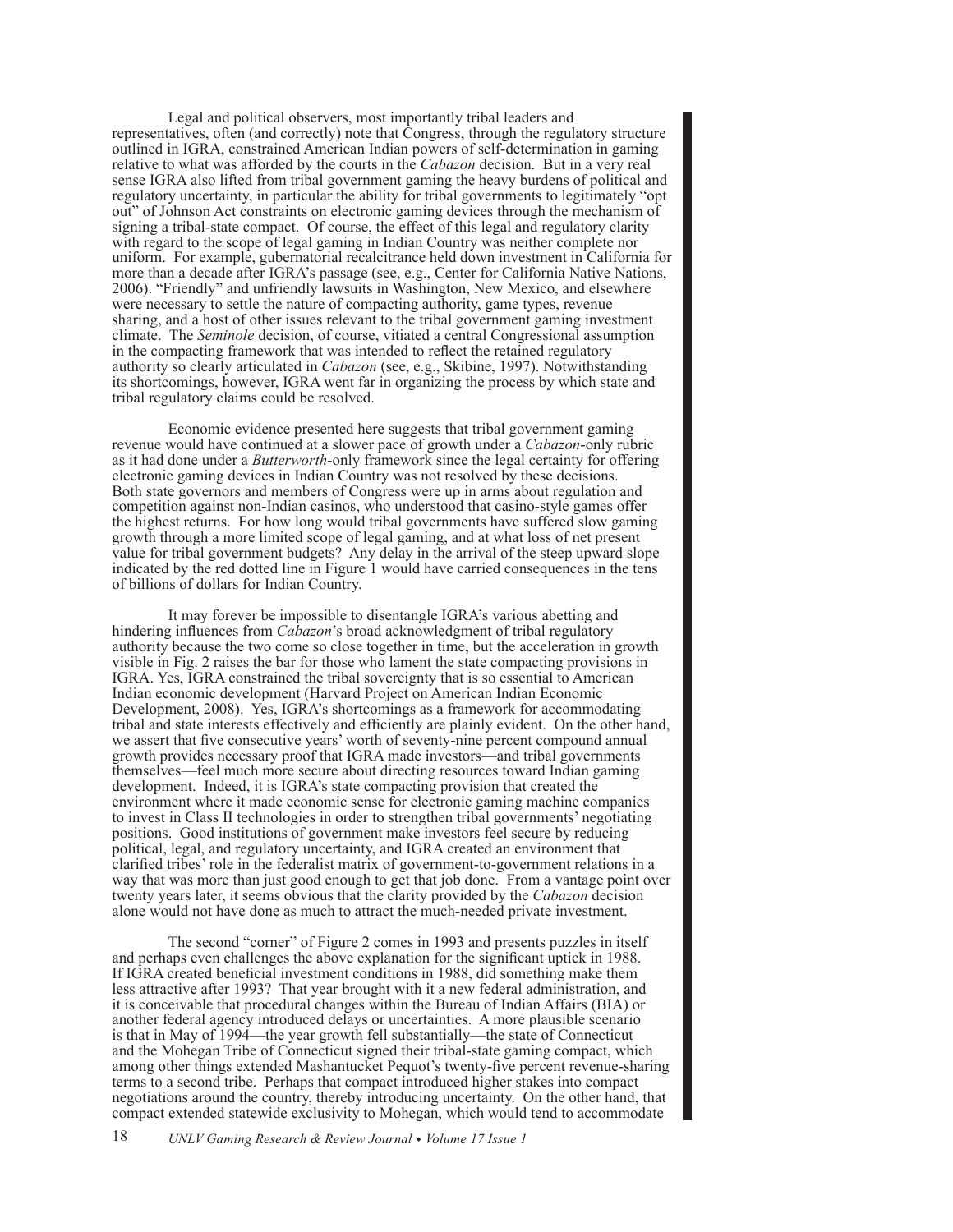growth in investment. It may also be the case that the uptick in 1988 was an accounting anomaly because revenues prior to IGRA were not centrally monitored as closely as they were after IGRA, which created the National Indian Gaming Commission (NIGC) as a central repository. This explanation may be weakest because an improvement in the accuracy of reporting would probably not begin and end abruptly over five years. Whatever their underlying causes, the discontinuities in the revenue trend in Figure 2 are remarkable in their own right, and an invitation to more investigation.

# *IGRA and the Geography of Gaming Revenue*

In addition to growing unevenly in time, tribal government gaming revenue has grown unevenly across tribal communities and localities. In 1995 the Government Accounting Office (GAO) analyzed the profits transferred from casinos to tribal governments (Figure 3). The data is outdated, but it remains one of the only snapshots of tribal government net income and highlights the early skew in the distribution of gaminggenerated funds. Seventy-three out of 106 surveyed tribal gaming operations transferred ten million dollars or less to their owner government.



*Figure 3.* Distribution of Funds Transferred from Indian Gaming Operations to Tribes (Number of Tribes, in 1995 dollars)

A slightly more recent analysis by the Associated Press examined total gaming revenues and tribal populations (Figure 4). This analysis showed a steep skew in the revenues earned. More than half of the total revenues earned by Indian gaming facilities in 1998 were earned by facilities owned by only a twentieth of the population of American Indians in the sample. Conversely, more than half the American Indian population was associated with those tribal communities whose facilities earned a combined twentieth of the gaming revenues.



*Figure 4.* Distribution of Indian Casino Revenues and Associated Tribal Populations, in 1998 dollars. (The Associated Press, 2000)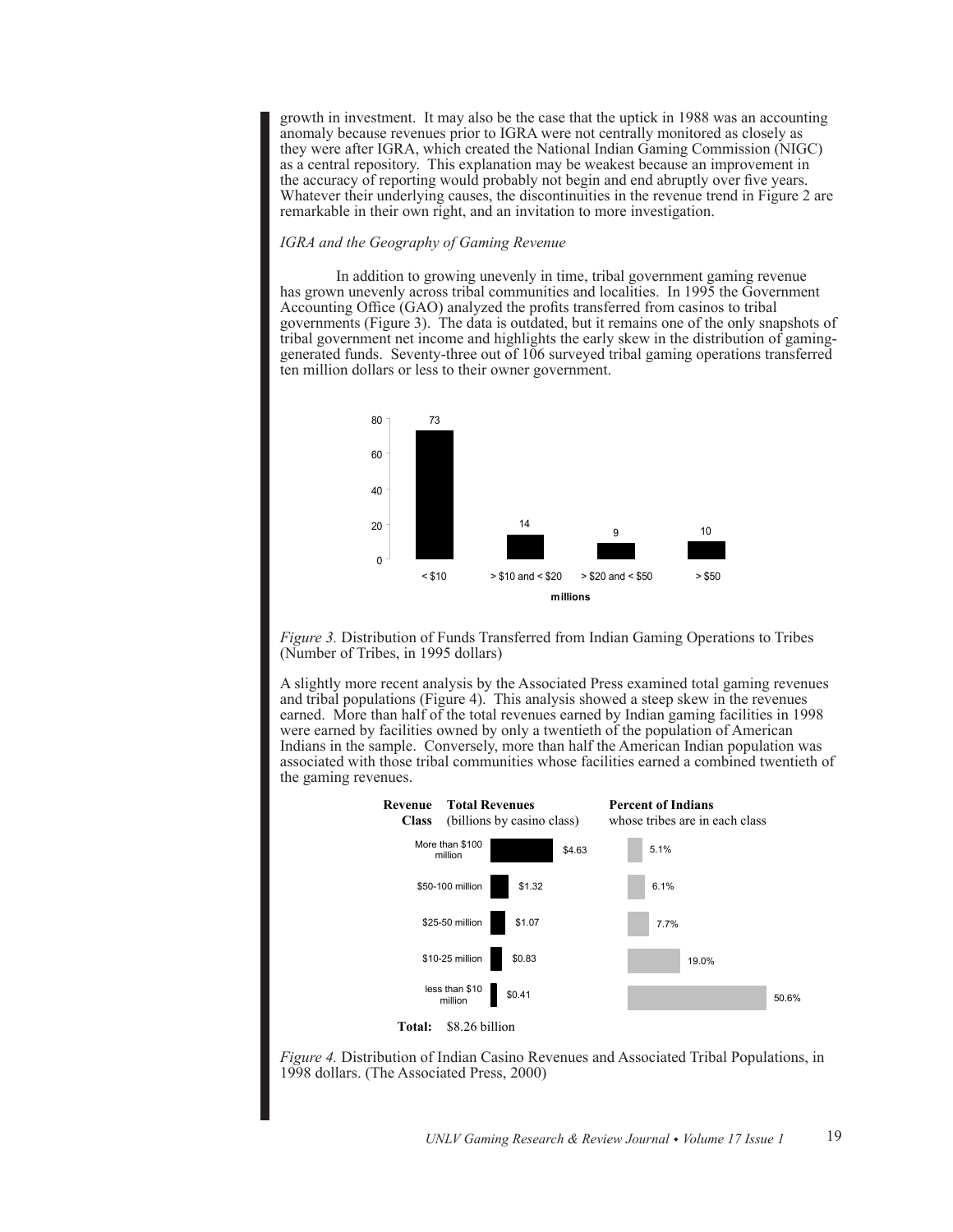The NIGC data available at approximately the twenty-year anniversary of IGRA confirmed that this general pattern of distribution persists (Table 1). Among operations whose fiscal years ended in 2007, almost one-fifth the facilities earned nearly threequarters of the revenue, while more than half of the facilities together earned less than seven percent of the revenues.

# Table 1

*Tribal Gaming Revenues and Facilities (Revenues in millions of 2007 dollars)*

| <b>Gaming Revenue</b>          | <b>Operations</b> | Percent  | <b>Revenues</b> | Percent  |
|--------------------------------|-------------------|----------|-----------------|----------|
| \$250 million and over         | 22                | $5.8\%$  | \$11,000        | 42.3%    |
| \$100 million to \$250 million | 47                | 12.3%    | \$7,807         | $30.0\%$ |
| \$50 million to \$100 million  | 46                | 12.0%    | \$3,282         | 12.6%    |
| \$25 million to \$50 million   | 57                | 14.9%    | \$2,037         | 7.8%     |
| \$10 million to \$25 million   | 85                | 22.3%    | \$1,443         | $5.5\%$  |
| \$3 million to \$10 million    | 66                | $17.3\%$ | \$392           | $1.5\%$  |
| Under \$3 million              | 59                | 15.4%    | \$55            | $0.2\%$  |
| Fotal                          | 382               |          |                 |          |

*Note*. (NIGC, 2008c)

That tribal government gaming revenues are not evenly distributed across the tribes should surprise no one familiar with Indian Country. Nonetheless critics often raise the unequal distribution of revenues as evidence that Indian gaming is not "working." The presumption that Indian gaming is a federal program intended to affect all tribes in equal measure often motivates that view, but no such intent existed. Rather than aim for equality of outcomes, IGRA provides a framework for regulating gaming on Indian lands for those tribes that choose to pursue gaming. Congress envisioned Indian gaming as an "opt-in," an economic development tool that tribal governments could choose to employ according to their own cultural, political, and governmental needs and economic circumstances. That the resulting distribution of gaming revenues should be skewed is no more surprising than the fact that tribal government revenues from skiing are concentrated in reservations endowed with high, snowy mountains. Some reservations lie near interstates or large population centers that support tribal gaming facilities, and others do not.

#### **IGRA and the Incomes of Indians on Reservations**

While critics may point to the uneven distribution of Indian gaming's social and economic benefits, it is important to clarify the metrics of analysis in the assumption that there is a straight-line relationship between economic and social outcomes. For example, in too many cases, income receives unthinking treatment as a be-all, endall summary statistic for quality of life. In Indian Country, life derives a significant measure of its quality from subsistence hunting, religious practice, child-rearing in a traditional language, and other activities that cannot be properly viewed through the lens of household budgets. Nonetheless, low earnings and associated social ills continue to distinguish Indian reservations from the rest of America, making American Indian income a target of inquiry and public policy. Moreover, since personal income constitutes the preponderance of gross economic product around the United States, reservation personal income approximates reservation economic growth.<sup>11</sup> Thus, an examination of American Indian income per capita on the reservations between the 1990 and 2000 censuses provides a somewhat dated, but detailed picture of reservation economies during the decade of Indian gaming's greatest growth.

To the casual observer, tribal government gaming appears to have brought fabulous wealth to individual Indians across the board. This general perception propagates far beyond what its anecdotal foundations warrant.12 To talk about

11 Measuring gross reservation product (GRP) requires statistics on business proprietor, rental, and other income that is simply unavailable from the Census Bureau, the Internal Revenue Service, and the other usual sources of data for national income tabulation. Tribal surveys have been undertaken to ascertain GRP in some states like Washington, but the coverage remains incomplete.

12 "Creating a Political Space for American Indian Economic Development." Local Actions: Cultural Activism, Power and Public Life in America, Eds. Maggie Fishman and Melissa Checker. New York: Columbia

20 *UNLV Gaming Research & Review Journal • Volume 17 Issue 1*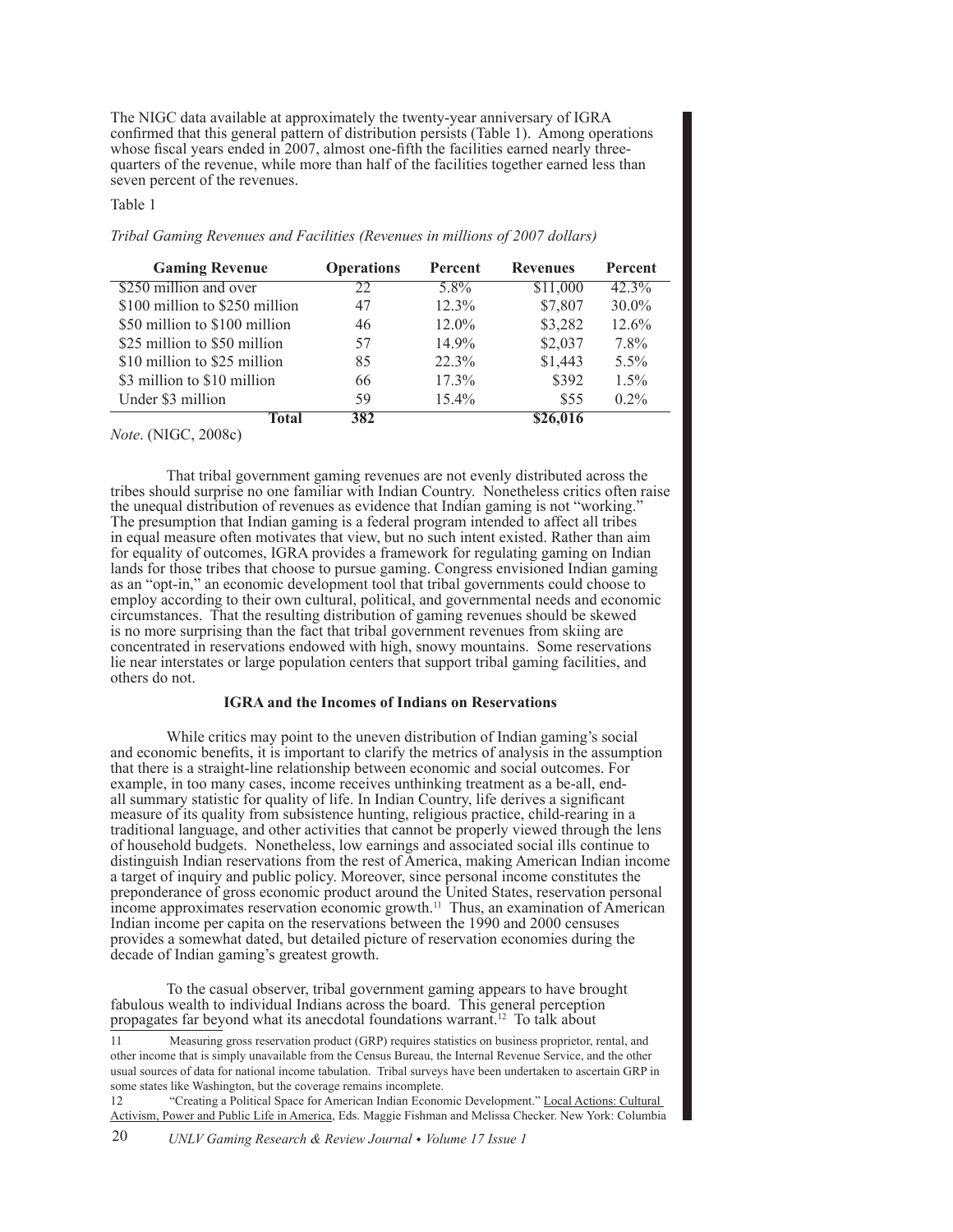"billions and billions of dollars" and "thousands upon thousands of jobs" reduces and homogenizes a wide variety of experience and masks the uneven social returns to gaming in tribal life. To those who live and work in Indian Country this is not news. They understand that Indian nations display variety in almost every facet of community life. But just how much variety is there in experience with gaming and what drives it? Most people who have been to more than a handful of tribal gaming facilities intuitively appreciate that the size and success of Indian gaming depends upon the geography of customer bases. Most American Indians living in populous nations understand that gaming profits spread more thinly across households in their nation than in some of the smaller communities of Connecticut or California. But how much so?

Answering the question is complicated by gaming's inextricability from selfdetermination. American Indian self-determination brought unprecedented economic growth to Indian Country in the 1990s. Prior to the 1990s, incomes on reservations ebbed and flowed with the tide of federal funding (Trosper, 1996). Real per capita spending on American Indian programs rose with the Great Society programs and fell during the Reagan-era budget cuts (dotted line in Figure 5). Along with it, American Indian incomes rose by half over the 1970s and then fell by eight percent in the 1980s (shaded bars in Figure 5). Remarkably, in the 1990s, average American Indian incomes decoupled from federal spending trends as incomes on reservations grew by a third (three times the national rate) in a decade that saw American Indian spending fall behind comparable US levels (right-hand side of Figure 5).



*Figure 5.* Income Change and Federal Funding, 2007 dollars per capita. (Taylor & Kalt, 2005; Walke, 2000)

Since reservation personal income approximates reservation economic growth, the conclusion can be drawn that American Indian reservation economies grew like never before under policies of self-determination. American Indian and national policy makers surely welcomed this trend—after all, American Indians on reservations have been the poorest class of Americans in census after census (e.g., Kalt & Singer, 2004). But policymakers had a right to be sober about the trend, too. At 1990s rates it would take more than half a century for American Indians on reservations to close the income gap with average Americans (Taylor & Kalt, 2005).

 How much of this trend can be attributed to the development of tribal government gaming? At first impression, the presence of a gaming facility does not appear to drive income growth (or other socioeconomic change in the 1990s) as much as one might expect. Average income on reservations that pursued gaming by January 1, 2000 grew by thirty-six percent, whereas it grew by thirty percent on reservations without gaming (Taylor & Kalt, 2005). A closer examination of the data reveals that strong growth on a superlative reservation—the Navajo Nation—dominates the noncasino averages, so much so as to render the comparison a gaming-versus-Navajo comparison more than a gaming-versus-non-gaming comparison. Holding the very important question of what drove Navajo income growth during the decade for another day, a comparison of the remaining non-gaming reservations against those that developed gaming by 2000 indicates a significant but by no means overwhelming difference: thirty-six versus twenty-one percent growth (Table 2). Gaming is associated with socioeconomic improvement in the 1990s but lacking a gaming facility did not constrain

University Press. 2003.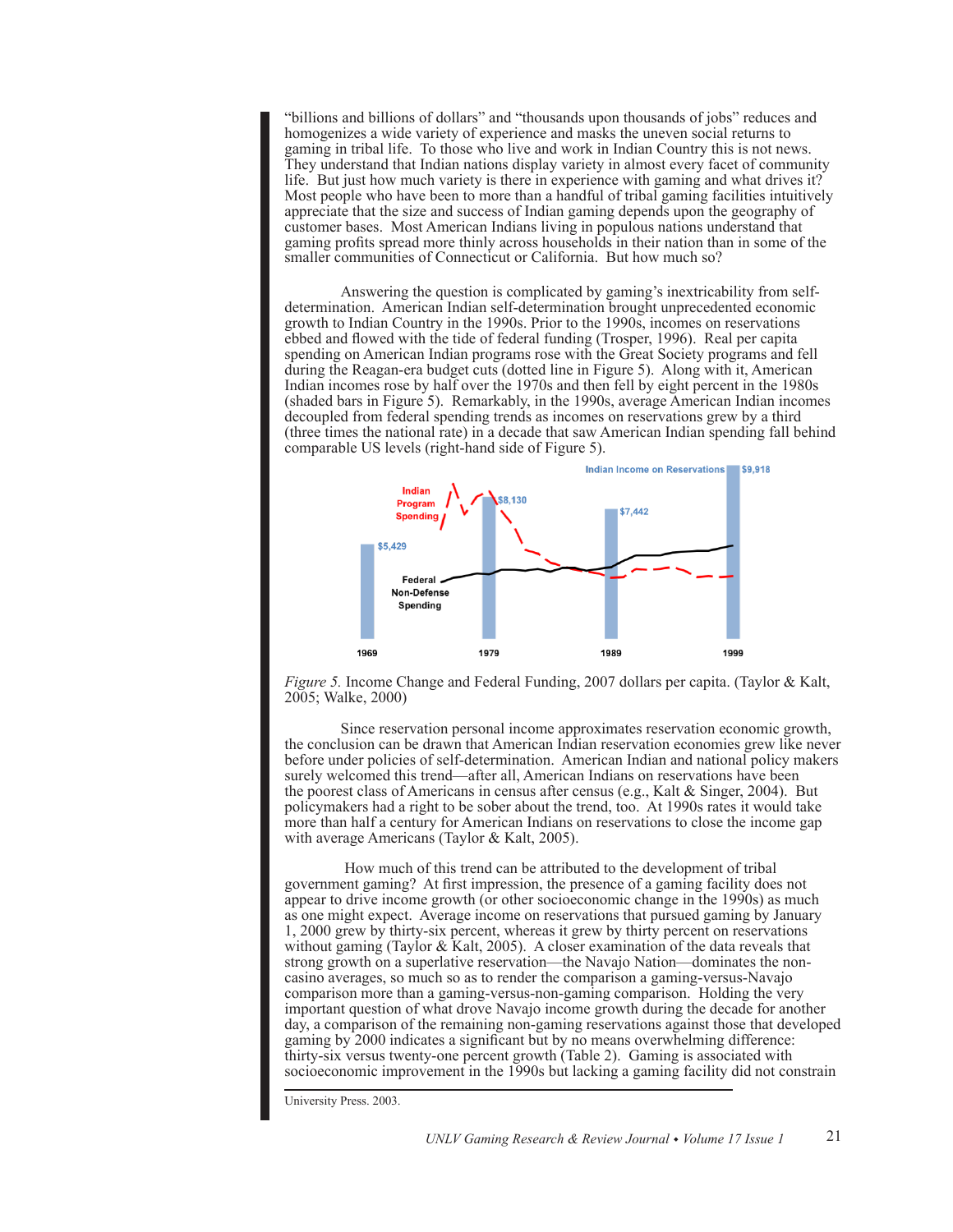tribes to mediocre rates of change. Reservations without gaming facilities witnessed poverty declines, income gains, unemployment declines, and other socioeconomic changes at multiples of the US rate of improvement (Table 2).

# Table 2

#### *Socioeconomic Change on Indian Reservations, 1990 – 2000\**

|                                  | Non-    |         |         |
|----------------------------------|---------|---------|---------|
|                                  | Gaming  | Gaming  | U.S.    |
| Real per capita income           | $+21\%$ | $+36%$  | $+11\%$ |
| Median household income          | $+14\%$ | $+35%$  | $+4\%$  |
| Family poverty                   | $-6.9$  | $-11.8$ | $-0.8$  |
| Child poverty                    | $-8.1$  | $-11.6$ | $-1.7$  |
| Deep poverty**                   | $-1.4$  | $-3.4$  | $-0.4$  |
| Public assistance**              | $+0.7$  | $-1.6$  | $+0.3$  |
| Unemployment                     | $-1.8$  | $-4.8$  | $-0.5$  |
| Labor force participation        | $-1.6$  | $+1.6$  | $-1.3$  |
| Overcrowded homes**              | $-1.3$  | $-0.1$  | $+1.1$  |
| Homes lacking complete plumbing  | $-4.6$  | $-3.3$  | $-0.1$  |
| Homes lacking complete kitchen** | $+1.3$  | $-0.6$  | $+0.2$  |
| College graduates                | $+1.7$  | $+2.6$  | $+4.2$  |
| High school or equivalency only  | $-0.3$  | $+1.8$  | $-1.4$  |
| Less than 9th grade education    | $-5.5$  | $-6.3$  | $-2.8$  |

*Note*. Changes in points unless indicated as %. \*Includes neither the Navajo Nation nor Oklahoma or other Tribal Statistical Areas. \*\*Indicates all races data rather than American Indian / Alaska Native only. (Taylor & Kalt, 2005)

Averages mask variation, of course, and in income, reservation averages display a wide range in 1990 and even wider variation at the end of the decade (Figure 6). In the figure, the diagonal line shows income equality in the two censuses, that is to say, no growth after inflation. In 1990 a very apparent (and empty) horizontal gap lies between all reservations and the United States all-races average. In 2000 the (vertical) gap still remains pronounced for the bulk of reservations, but a few appear to be closing it. One reservation, the Morongo Reservation in California, even exceeded the US average in 2000.



*Figure 6***.** Average Indian Income on Reservations, in 2007 dollars. *Note*. Markers scaled by 1990 Indian population. Reservations in the lower 48 states with Indian population greater than 150, not including Navajo. (US Census, 1990, 2000).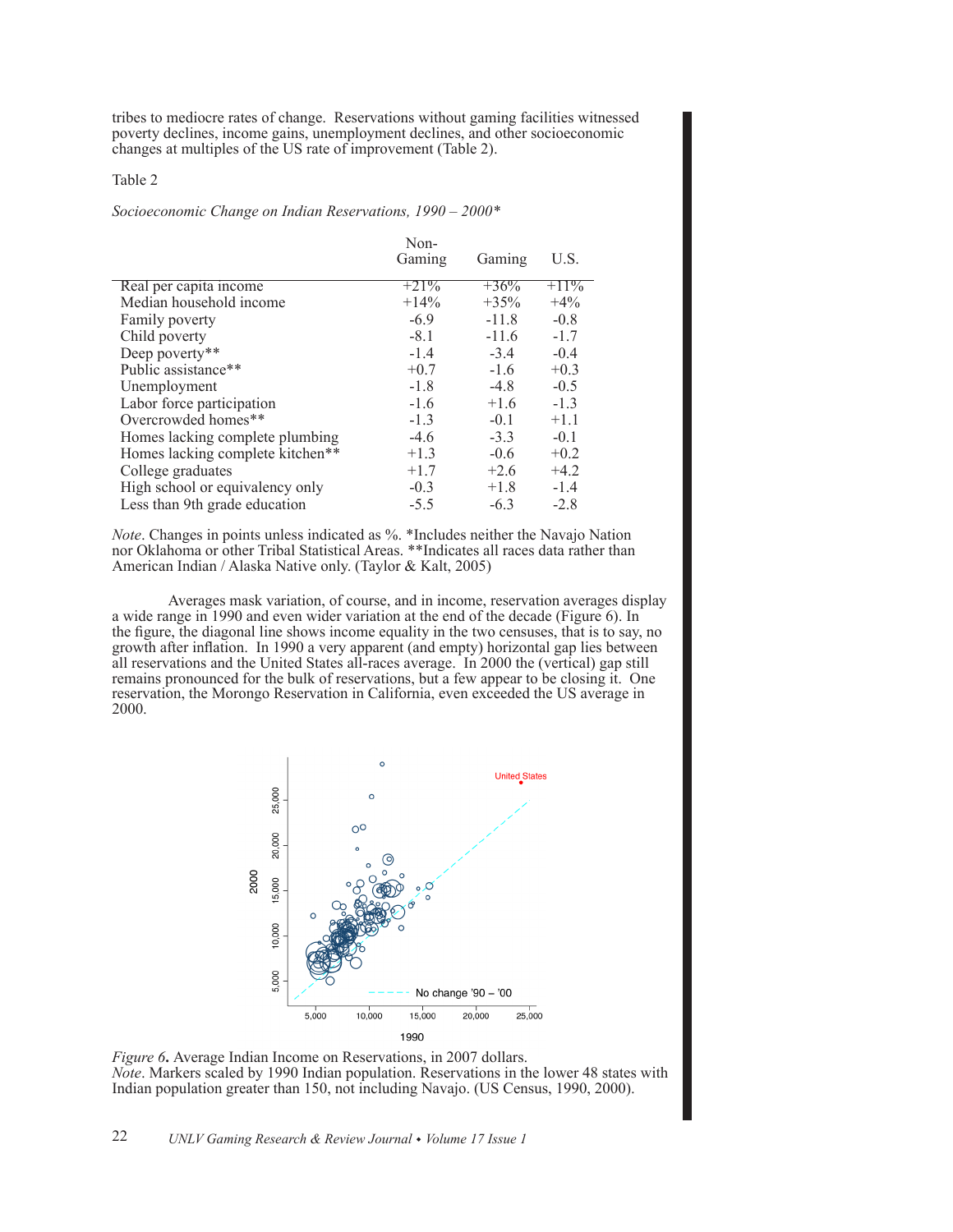Of the 133 reservations shown, 117 are above the diagonal line—that is to say, they experienced income gains over the decade. These 117 reservations contain within them 97% of the 1990 on-reservation American Indian population. Even more hopefully, 106 reservations totaling 92% of on-reservation Indian population experienced income gains greater than the US average growth of 11 percent. The very top gainers are lightly populated reservations. The top five, for example, experienced more than a doubling in American Indian income, yet only one of those contained a population in excess of 1,000 Indians in  $2000$ .<sup>13</sup>

The pat observation that "the rich get richer and the poor get poorer" has been applied to Indian Country, and a general perception persists that reservations with higher incomes have better opportunities to grow. Maybe they find themselves closer to large metropolitan areas and have more diverse opportunities, better access to markets, or easier access to university education. But the lay hypothesis that the "rich get richer" also neglects readily available evidence that growth rates often slow down as income rises: England's income grows more slowly today than China's. So what happened in Indian Country in the 1990s? Did the Indian nations that were better off in 1990 do better over the decade or was it the other way around?

The evidence from Figure 6 makes immediately clear that the designation "richer" must be understood across Indian Country to mean "less bad off." The American Indians on the median reservation in 2000—Lac Courte Oreilles in Wisconsin—displayed average American Indian income of \$11,380 per person, less than half the US average of \$26,940 (in 2007 dollars). More to the question here, Figure 6 indicates that reservations with higher incomes in 1990 did not experience superior dollar gains over the 1990s. To put it in graphical terms, the vertical gains above the blue line are about constant across the span of 1990 starting points. Quantitatively, reservations witnessed an average gain of about \$3,000 per person, regardless of whether the reservations began the 1990s at \$5,000 per capita or \$12,000 per capita. On average, reservation income grew by a similar amount across the spectrum of starting incomes.

By definition, constant dollar gains across the spectrum imply higher growth *rates* at the low end, and Figure 7 makes this point clear by comparing 1990 income to growth from 1990 to 2000. It shows an inverse relationship between starting point and growth rates. On average, a ten percent lower average income in 1990 implied a 1.4 percent improvement in the decade's growth.<sup>14</sup> Thus, the assumption that uneven development privileges the "high end" gets it backward for Indian Country in the 1990s: the poorer reservations closed the gap at a faster pace than those that were better off. Interestingly, this trend is statistically indistinct between gaming and non-gaming tribes, suggesting that selfdetermination or another non-gaming feature of tribal government policies and American Indian economies is responsible for the "poor getting richer" at a faster pace.

In California, where the first tribal-state compacts were not ratified until 2000, the rate at which the economically-disadvantaged tribes surpassed the better off tribes during the 1990s was even more pronounced. Given the uncertain legality of tribal government gaming in California during the 1990's, most tribal governments chose not to engage in gaming during that decade. Those tribes that did, however, were more likely to be in counties that were less well off than those counties where either there was not a tribal presence or the tribe(s) did not pursue un-compacted gaming. For example, tribal and non-Indian residents of gaming counties in the 1990's earned less money, had less education and were more likely to reside in poor families than their non-gaming counterparts. Only 18% of the adult population in counties with the possibility of casino employment had college degrees, while 24% the population in counties without casino employment had college degrees. This trend suggests that tribal gaming in California first opened in the most impoverished areas of California and then expanded to relatively better off parts of the state. While perhaps more an unintended consequence than a policy decision, tribal government gaming in California in the 1990's created employment and alleviated poverty in those areas of California that lagged the most behind the state averages, suggesting that tribal gaming first benefited those communities that needed it the most.<sup>15</sup>

13 Morongo (583 Indians), Mille Lacs (972), Isabella (1,371), Soboba (438), and Fort McDowell (748). The ranks of the top twenty include some large tribes like Tohono O'odham in Arizona (9,800) and Yankton Sioux  $(2,700)$ .

14 As measured by the ratio of 2000 income to 1990 income.

15 See "Lands of Opportunity: Social and Economic Effects of Tribal Gaming on Localities." Policy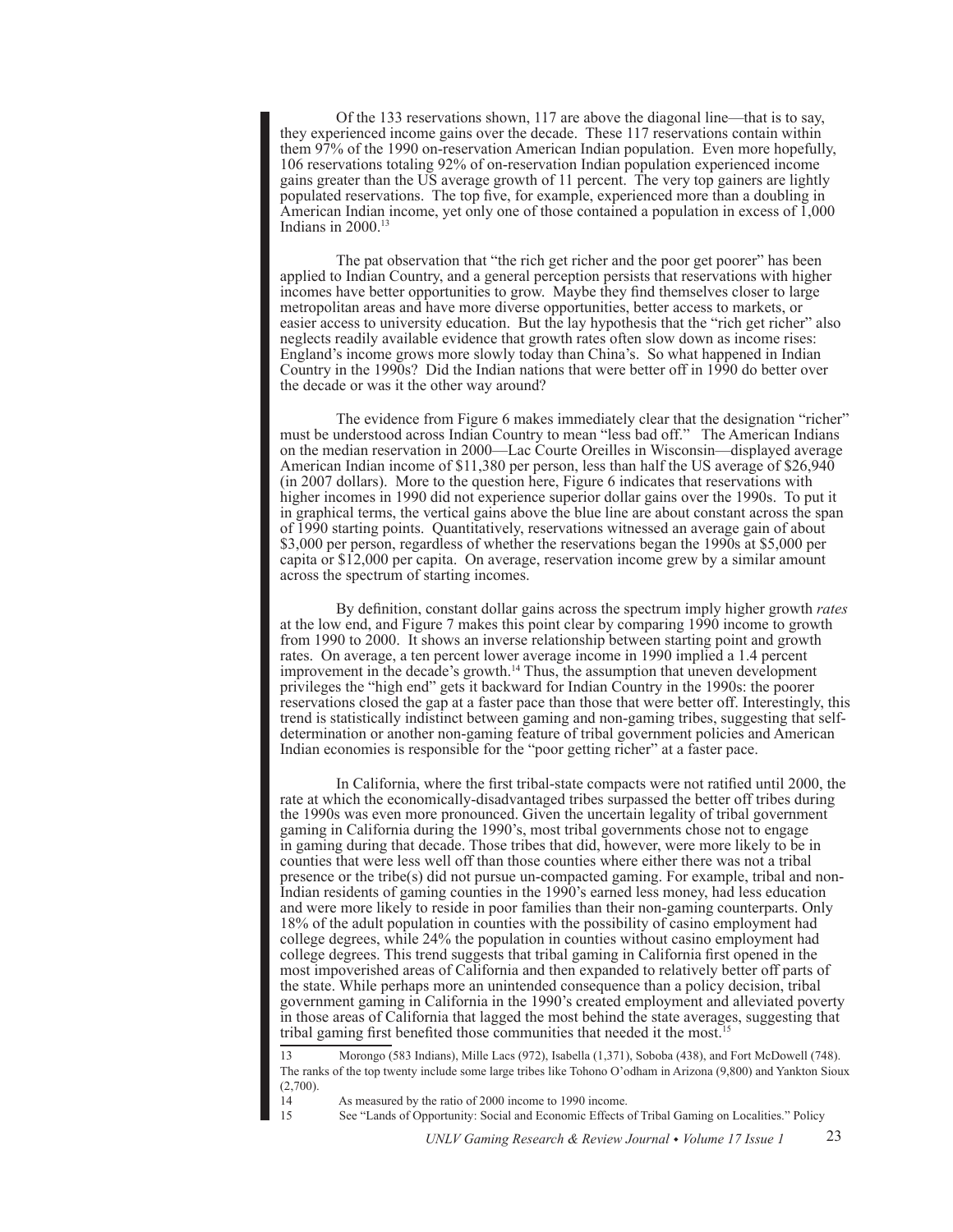

*Figure 7.* Income Growth and 1990 Income Starting Point, in 2007 dollars. *Note*. Markers scaled by 1990 Indian population. Reservations in the lower 48 states with Indian population greater than 150, not including Navajo. Relationship fitted by weighted regression. (US Census, 1990, 2000).

Off-reservation population correlates positively with rising incomes (see Figure 8). On average, if a reservation had twice as many adults within fifty miles of its geographic center, it experienced income growth 1.7 percent greater.16 Perhaps proximity to large population centers correlates with growth because it provides the strength of economic variety, but the more dominant influence on reservation incomes appears to be access to larger consumer markets.





Matters, UC-Riverside. Summer, 2007.

<sup>16</sup> Expressed as the ratio of 2000 income to 1990 income. Note that the variation in access to potential adult consumers is extraordinary: the maximum population within 50 miles is more than 2600 times larger than the minimum.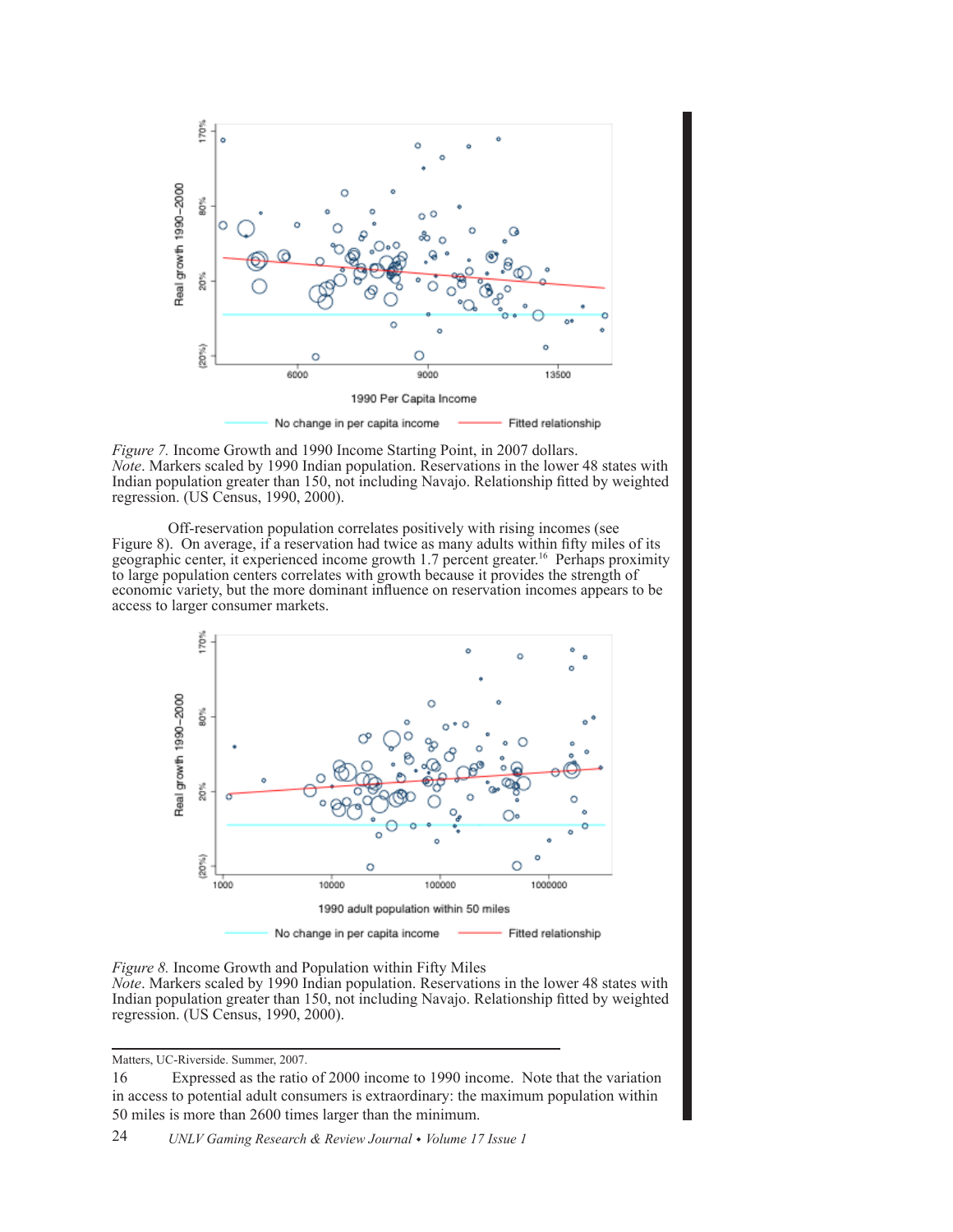Among reservations without gaming (on the right-hand side Figure 9), population in proximity to a reservation demonstrates no systematic relationship with income growth.<sup>17</sup> Yet for reservations that did have a casino by the end of the 2000 (on the left of Figure 9), the relationship between nearby population and income growth was strong: a casino reservation with double the nearby population experienced an average of 2.7% percent more income growth (rather than 1.7% per Figure 8). It must be said that the development of non-gaming amenities by particular Indian nations such as the construction of hunting and fishing lodges, concert arenas, or museums may also explain income growth moving with consumer access, but tribal government gaming as a new and quasi-monopolistic development in the 1990s clearly dominates other explanations. Despite gaming's strong influence, however the size of the consumer market within fifty miles does not explain much: the reservations are widely dispersed about the fitted lines. For the reservations with gaming, the fitted relationship explains only eight percent of the variation, and even provisionally controlling for college education levels, initial unemployment, and initial population size, more than four-fifths of the variation remains to be explained. Gaming and the correlates of its success explain less than one would expect and much more needs to be understood about the economic outcomes resulting from gaming.



*Figure 9.* Nearby Population and Reservation Income Growth for Reservations with Casinos vs. Without Casinos.

*Note*. Markers scaled by 1990 Indian population. Reservations in the lower 48 states with Indian population greater than 150, not including Navajo. Relationship fitted by weighted regression. Fitted relationship for No Gaming was not statistically different from zero. (US Census, 1990, 2000).

# **IGRA and Non-Indian Incomes**

A common misperception about tribal government gaming holds that that tribal gaming facilities draw economic vitality from the communities around them—that is to say, *draw down* the economic strength of non-Indian economies from which they attract customers. The arguments run from the easy-to-dismiss hypothetical thought experiment and the garbage-in, garbage-out computer forecast to the peer-reviewed, ex-post statistical analysis. On the basis of a hypothetical night on the town and its tax consequences, the Washington Research Council argued:

> State and local governments have limited ability to collect taxes from activities on tribal lands. Money spent at non-taxed tribal businesses would, in the absence of those businesses, be spent in ways that generate state and local government revenue. The amount of foregone revenue is not trivial.  $(2002)$

17 In statistical terms, the fit of the "fitted relationship" is indistinguishable from no relationship whatsoever, whereas the fit in Fig. 9 and in Fig. 10 and on the left-hand side of the Fig. 11 are statistically significant.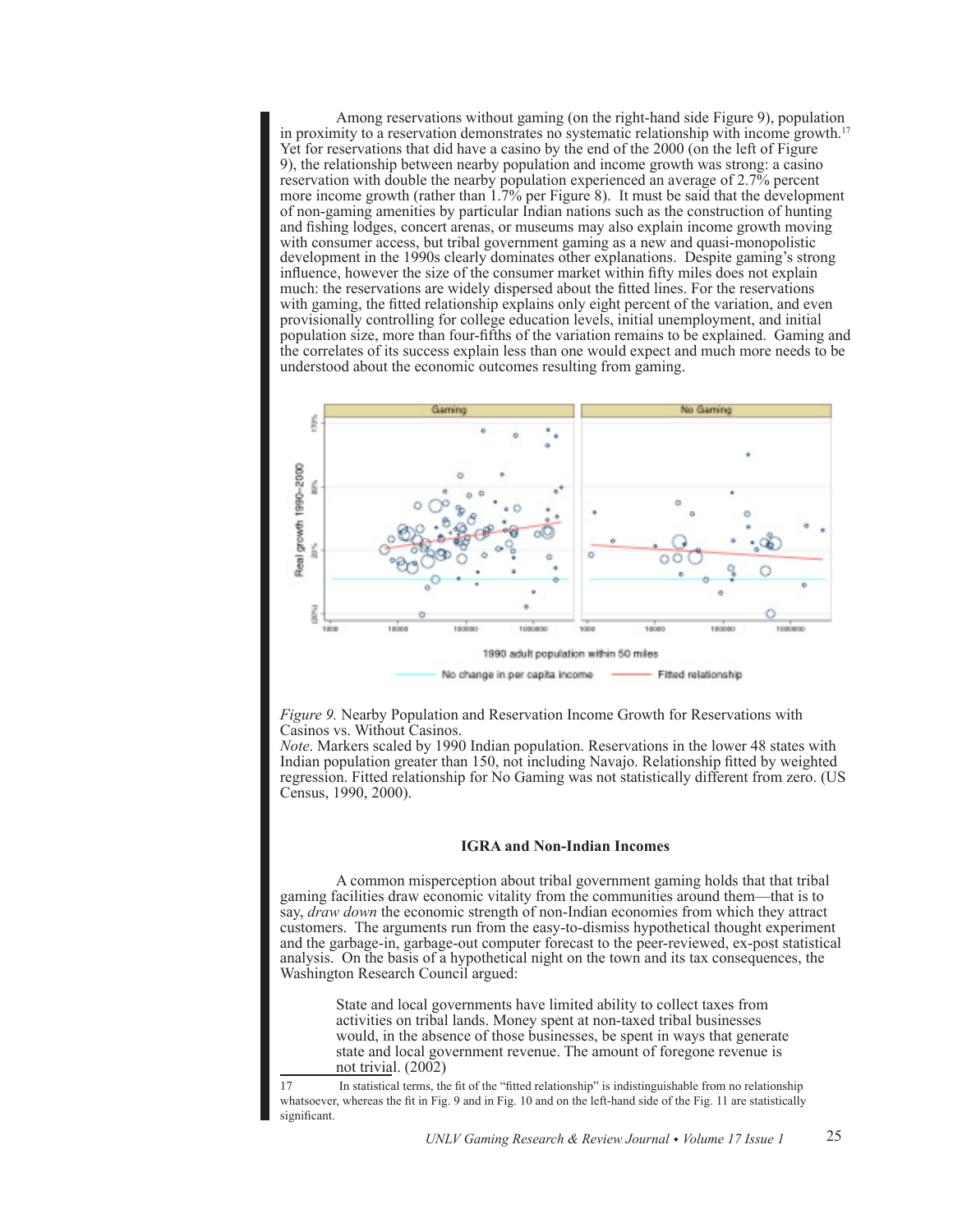Economists working for the opponents of the Match-E-Be-Nash-She-Wish Tribe (the Gun Lake Band of Pottawatomi Indians) used a "sophisticated" computer model to conclude that while a proposed Gun Lake casino would bring growth to the surrounding Allegan County and southwest Michigan, the rest of Michigan—all of it—would experience recessionary GDP shrinkage in excess of the gains made in the southwest (Anderson, 2003).

Econometricians from Arizona State University West examined tax collections in Maricopa County over fifty months for structural changes and found "revenue leakages" indicating that "the introduction of Indian gaming may have shifted consumer spending from taxable to non-taxable sectors" (Anders, Siegel, & Yacoub, 1998). As they noted:

> The major implication of this study is that because of lost tax revenue, the State of Arizona may be justified in attempting to renegotiate gaming compacts to share casino profits (1998).

These arguments and their more superficial counterparts emanating in lay opinion (e.g., Bennett as cited in Beebe, 2007; Esmonde, 2007) implicitly critique IGRA for imposing economic burdens on the communities around Indian reservations, but they do so with inadequate economic foundation. To begin, the line of argument bungles fundamental facts. Reservations are not inherently or universally free of state taxation. Tribes impose taxes. The bulk of putatively "untaxed" businesses on reservations are owned by governments (per IGRA, among other things), and tribal governments appropriate *all* revenues at their discretion. The "tax" rate is effectively 100%.

But what is the net effect of tribal government economic and social interdependence with local non-Indian communities? Detailed payroll and expenditure data from four diverse tribes in Washington State confirm that virtually all the payroll and more than three-quarters of the total of combined payroll and vendor outlays go to in-state households or businesses (Taylor, 2006). A statistical examination of 268 tax districts in Washington State over the period 1990 – 2003 finds no statistically discernible effect of the introduction of an Indian casino within 5 or 15 miles on a district's taxable sales or property (Taylor, 2005). Across other localities, it appears that the gains to offreservation economies of reservation purchasing and hiring are more than offset by the losses of customer discretionary spending to the casinos. Indeed, a growing body of evidence indicates no discernible harm and probably the reverse.

These findings cohere with other research associating casinos with economic vitality. As noted above, the bipartisan National Gambling Impact Study Commission (NGISC) solicited a meta-analysis of casino economic impact studies that found the direct and indirect effects were positive. A second NGISC-directed study performed by the University of Chicago found that, relative to communities that did not witness casino introductions in a sixteen-year period, communities within fifty miles of a casino introduction experienced:

- A 12% net decline in unemployment (approx. a one-point decline);
- A 13% net decline in income from income maintenance programs;
- A 17% net decline in income from unemployment insurance programs;
- A 3% net decline in income from other transfer payment programs
- No discernible net change in total incomes despite the decline in income from income maintenance and transfer programs; and
- No discernible change in business or non-business bankruptcy filings, in seven crime indicators, or in infant mortality (Gerstein, et al. 1999).

A subsequent refinement of that study identified the effect of Indian casino introductions on non-Indian communities and found that those non-Indian communities began the period of analysis systematically worse off and finished it better off (Figure 10).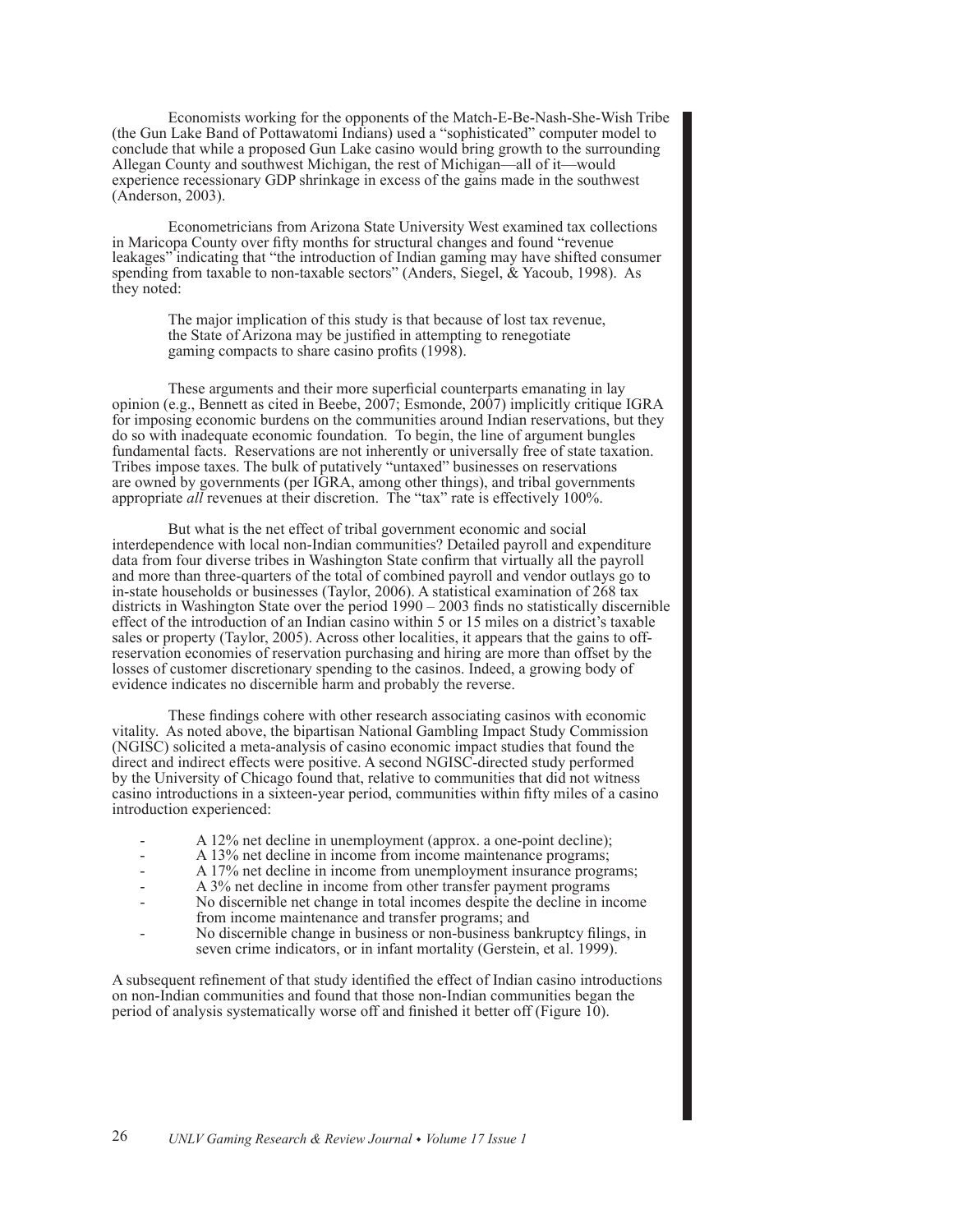

*Figure 10.* Average Income from Income Maintenance Programs. (Taylor, Krepps, & Wang, 2000)

In addition, the study by Anders, *et al.* (1998)—when its factual context is properly understood—actually undermines its own central conclusions and helps build the case that tribal government gaming generates positive off-reservation impacts. Anders *et al*. examined a variable of concern over time to see if statistically significant changes in its rise and fall could be identified. When they identified a statistically significant decline in transaction privilege tax (TPT) collections in Maricopa County in July and August of 1993 and noted that Arizona and three tribes in that county signed gaming compacts June of that summer, they concluded: "after casinos came on-line, forecasted revenues exceeded actual revenues" (353-4). The authors associated the decline in collections with the "introduction" of gaming.

Fatally for their analysis, however, casinos did not "come on-line" nor were they "introduced" in the summer of 1993. The Ft. McDowell casino opened in July of 1991 and in May of the subsequent year, federal agents closed the facility. Ft. McDowell reopened it in January of 1993. The casinos of the other two tribes under analysis did not open their casino doors until nearly a year later.

Figure 11 reproduces the authors' central graph. The horizontal lines indicate 95% and 99% confidence levels for the hypothesis that actual collections have deviated from expectations. To the left of the vertical dotted line marked Jul-93, TPT collections meet expectations (TESTSTAT is below the 95% confidence line). To the right, collections are statistically different from expectations, and as the authors discuss in the text, collections are below expectations.



*Figure 11.* Arizona Tax Collections and Casino Capacity, Maricopa County, 7/90-12/96 *Note*. The registration of the horizontal scale for Slot Machines and the Anders, et al. data may be off by one month. Discussion in the text and reproduction of Anders et al. (1998) Figure 1 from Taylor (2005).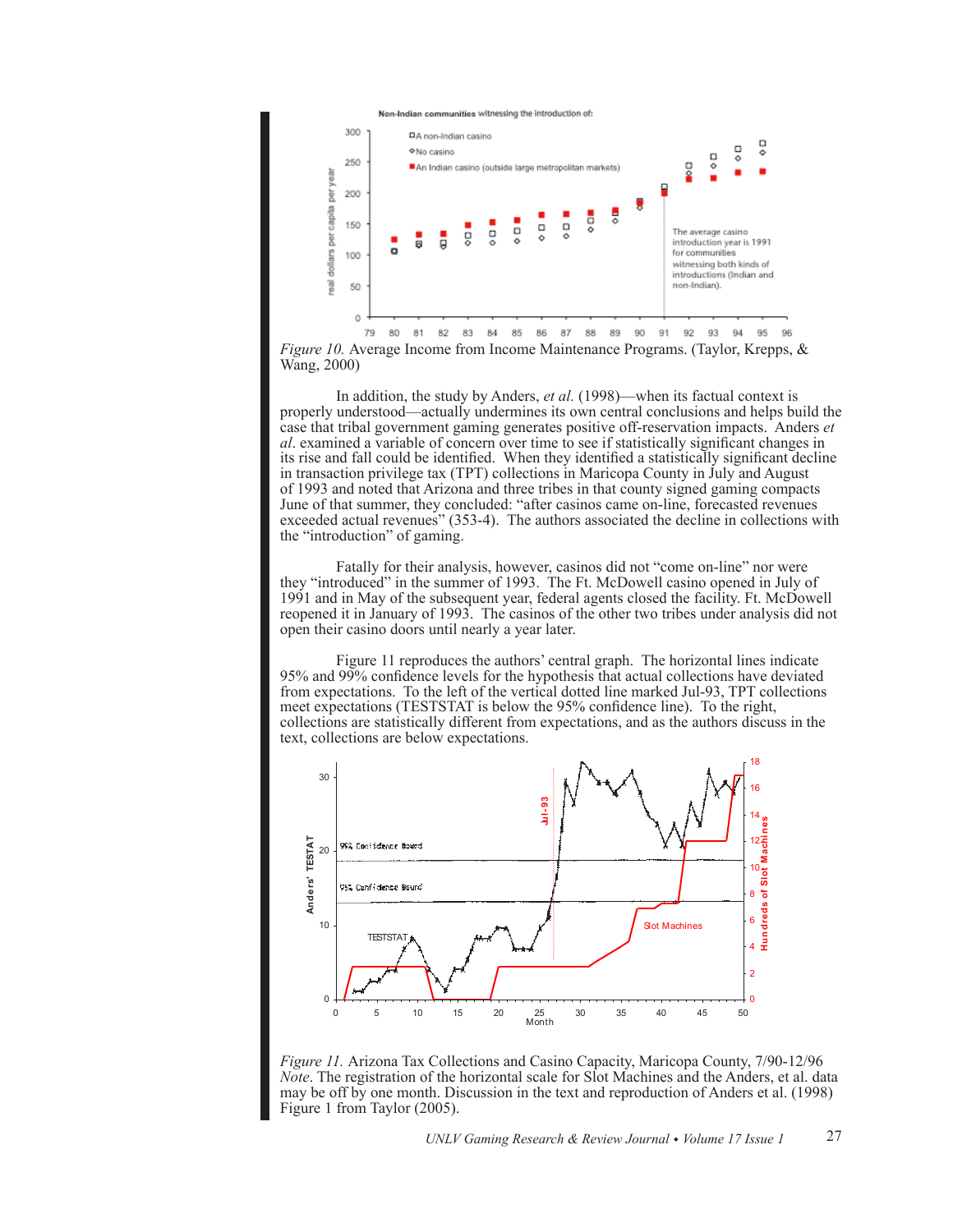The problem with the analysis appears when slot machine capacity available to consumers in open casinos (the solid line Slot Machines) is plotted against TESTSTAT. The bulk of capacity is not accessible to customers until *after* the threshold Anders, *et al.* identified. They misattributed a discovered threshold to Indian casinos, and at a minimum their conclusion must be discarded. It may even be the case that the conclusion should be reversed because when the vast bulk capacity eventually and *actually* "comes on-line," TESTSTAT is unperturbed.

Altogether this evidence raises the empirical bar for those who allege that tribal government gaming facilities drain their neighbors' economies and treasuries. Taken together, the evidence points to the opposite conclusion, namely that tribal gaming brings economic growth to the economies around Indian reservations. Given that gaming facilities are not distributed around the United States by the dictates of market forces (as malls, movie theaters, and fast-food restaurants are), one would expect places where casinos are to have more economic growth, if only because a gaming facilities can pull customers from a greater distance. American Indian reservations are often found in remote, rural areas with depressed economic environs to begin with, and thus are systematically more likely to bring growth than would otherwise be the case.

#### **References**

- American Gaming Association. (2000). *State of the states: The AGA survey of casino entertainment.* Washington, DC: American Gaming Association.
- American Gaming Association. (2008). *State of the states: The AGA survey of casino entertainment.* Washington, DC: American Gaming Association.
- Anders, G. C., Siegel, D., & Yacoub, M. (1998). Does Indian Casino Gambling Reduce State Revenues? Evidence from Arizona. *Contemporary Economic Policy, XVI*, 347- 355.
- Anderson, P. L. C. C. S. W. S. D. (2003). *Market and economic impacts of a tribal casino in Wayland Township, Michigan.* Lansing, MI: Anderson Economic Group.
- Beebe, M. (2007, February 23). Seneca impact on WNY economy positive, study shows. *Buffalo News.*
- Bureau of Labor Statistics. (2007, 12/14/07). *Consumer Price Index, All Urban Consumers (CPI-U), US City Average*. Retrieved 12/17/2007
- Center for California Native Nations. (2006). *An impact analysis of tribal government gaming in California*. Riverside, CA: Center for California Native Nations.
- Christiansen, E. (1999, August). The United States 1998 gross annual wager. *International Gaming and Wagering Business.*
- Christiansen, E. (2000, August). The United States 1999 gross annual wager. *International Gaming and Wagering Business.*
- Cornell, S., Kalt, J. P., Krepps, M. B., & Taylor, J. B. (1998). *American Indian Gaming Policy and its Socioeconomic Effects: A Report to the National Gambling Impact Study Commission*. Cambridge, MA: The Economics Resource Group, Inc.
- Eadington, W. R. (1999). The Economics of Casino Gambling. *Journal of Economic Perspectives, 13*(3), 173–192.
- Esmonde, D. (2007, October 5). Elephants in room with casino plan. *Buffalo News.*
- Gerstein, D., Volberg, R., Harwood, H., & Christiansen, E. (1999). *Gambling Impact and Behavior Study: Report to the National Gambling Impact Study Commission.*  Chicago, IL: National Opinion Research Center at the University of Chicago.
- Grant, K. W., Spilde, K. A., & Taylor, J. B. (2004). Social and Economic Consequences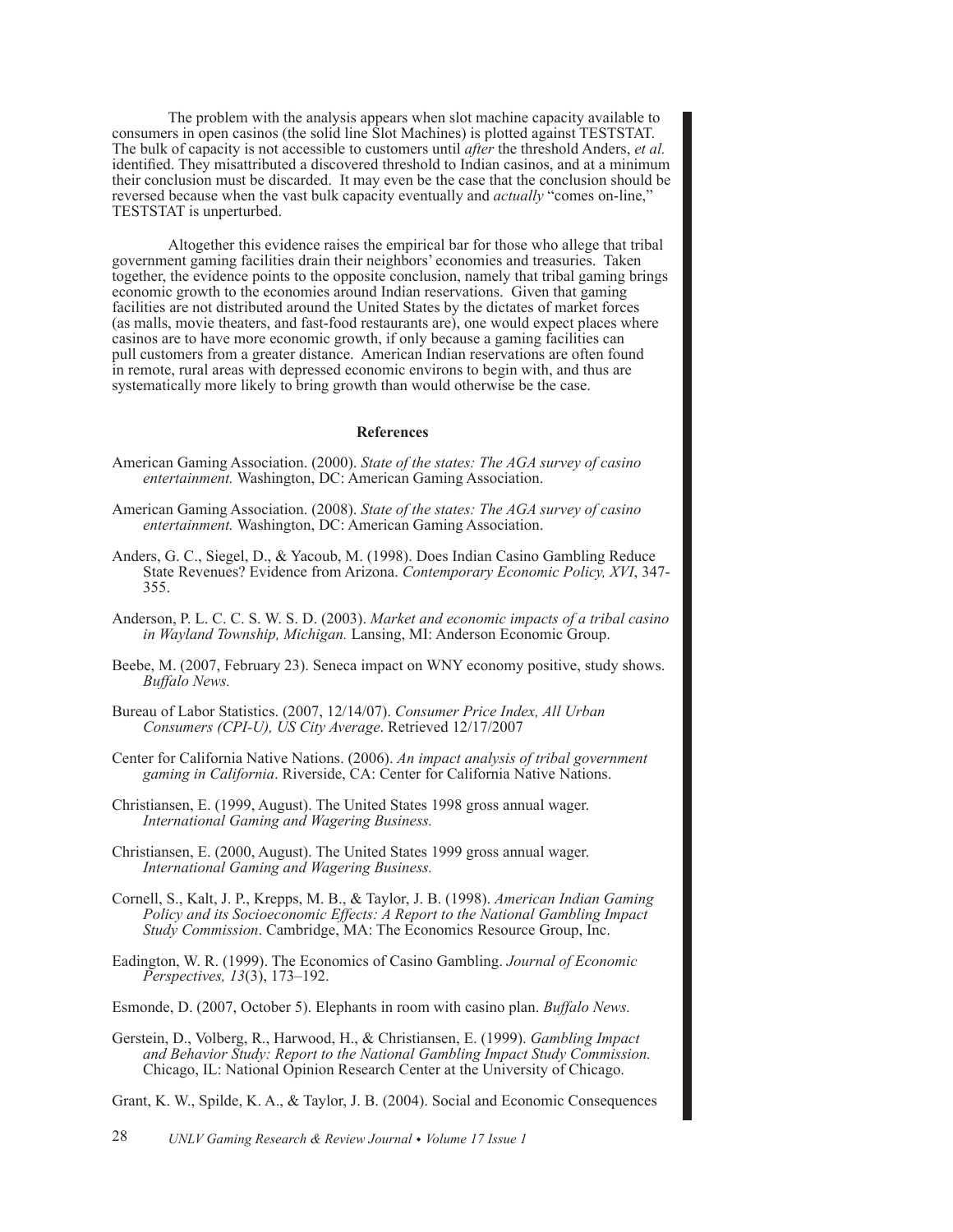of Indian Gaming in Oklahoma. *American Indian Culture and Research Journal, 28*(2), 97-129.

- Grinols, E. L. (2004). *Gambling in America: Costs and Benefits*. Cambridge University Press.
- Harvard Project on American Indian Economic Development. (2008). Economic Development. In *The state of the Native nations: conditions under U.S. policies of self-determination* (pp. 111-143). New York: Oxford University Press.

Henson, E. C., Taylor, J. B., Curtis, C. E. A., Cornell, S., Grant, K. W., Jorgensen, M. R., et al. (2008). *The State of the Native Nations: Conditions under U.S. Policies of Self-Determination*. New York: Oxford University Press, USA.

- Jackson, J. D., & Walker, D. M. (2007). Do Casinos Cause Economic Growth? *American Journal of Economics & Sociology, 66*(3), 593–607. doi:10.1111/j.1536- 7150.2007.00528.x
- Kalt, J. P., & Singer, J. W. (2004). *Myths And Realities of Tribal Sovereignty: The Law And Economics Of Indian Self-Rule*. Cambridge, MA: Harvard Project on American Indian Economic Development.
- Marks, M., & Contreras, K. S. (2007, Summer). Lands of opportunity: Social and economic effects of tribal gaming on localities. *Policy Matters*.
- NGISC. (1999). *Final Report of the National Gambling Impact Study Commission*. Washington, DC: National Gambling Impact Study Commission.
- NIGC. (2008a). *Gaming revenues, 1999-2007*. Retrieved September 20, 2008, from http:// www.nigc.gov/Default.aspx?tabid=67
- NIGC. (2008b). *NIGC anounces 2007 Indian gaming revenues.* National Indian Gaming Commission.
- NIGC. (2008c). *NIGC Tribal Gaming Revenues.* Retrieved October 10, 2008, from http:// www.nigc.gov/Portals/0/NIGC%20Uploads/Tribal%20Data/gamingrevenues2007. pdf
- Rose, A. (1998). *The regional economic impacts of casino gambling: Assessment of the literature and establishment of a research agenda.* State College, PA: Adam Rose and Associates.
- Rose, A. (2001). The regional economic impacts of casino gambling. In M. L. Lahr & R. E. Miller (Eds.), *Regional Science Perspectives in Economic Analysis : a Festschrift in Memory of Benjamin H. Stevens*. Amsterdam; New York: Elsevier.
- Skibine, A. T. (1997). Gaming on Indian reservations: Defining the trustee's duty in the wake of Seminole Tribe v. Florida. *Arizona State University Law Journal, 29*(121).
- Taylor, J. B. (2005). *Indian self-government in Washington, Vol. I, Tribal self-government and gaming policy: The outcomes for Indians and Washington State*. Cambridge, MA & Olympia, WA: Taylor Policy Group, Inc. and Washington Indian Gaming Association.
- Taylor, J. B. (2006). *Indian self-government in Washington, Vol. II: The character and effects of the Indian economy in Washington State.* Cambridge, MA & Olympia, WA: Taylor Policy Group, Inc. & Washington Indian Gaming Association.
- Taylor, J. B. (2007). *The Seneca Nation economy: Its foundations, size, and impact on New York and the western New York Region, 2005*. Cambridge, MA: Taylor Policy Group, Inc.
- Taylor, J. B., & Kalt, J. P. (2005). *American Indians on reservations: A databook of socioeconomic change between the 1990 and 2000 censuses.* Cambridge, MA: Harvard Project on American Indian Economic Development.